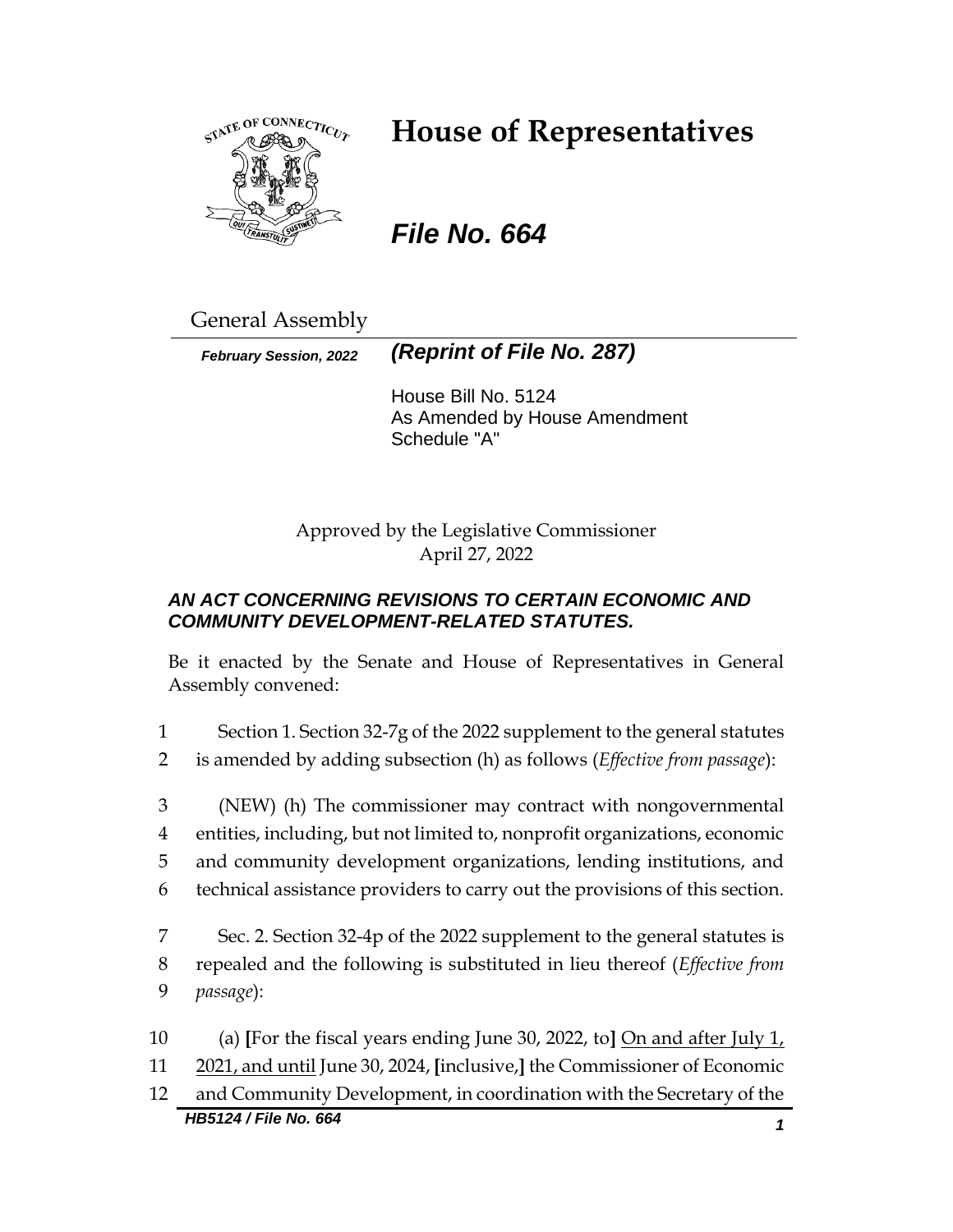Office of Policy and Management, may, for the purposes of implementing the state's Economic Action Plan, use bond funds, funding received as a result of the American Rescue Plan Act of 2021, P.L. 117-2, as amended from time to time, and available resources, to provide (1) not more than one hundred million dollars in the aggregate for grants in support of major projects selected pursuant to subsection (b) of this section, and (2) **[**matching grants**]** not more than one hundred million dollars in the aggregate for community development grants 21 awarded pursuant to subsection (c) of this section. Total funding for grants provided pursuant to subsections (b) and (c) of this section shall not exceed two hundred million dollars in the aggregate.

 (b) On and after July 1, 2021, and until **[**July 1**]** June 30, 2024, the Department of Economic and Community Development may **[**develop and issue requests for proposals**]** establish an Innovation Corridor 27 program, which shall provide grants for major projects in the state. The department shall develop a competitive application process and criteria consistent with the purposes of the state's Economic Action Plan to (1) evaluate **[**proposals**]** applications submitted pursuant to this subsection, and (2) select **[**proposals**]** projects for funding pursuant to subdivision (1) of subsection (a) of this section.

*HB5124 / File No. 664 2* (c) On and after July 1, 2021, and until **[**July 1**]** June 30, 2024, the **[**Commissioner**]** Department of Economic and Community Development may establish a **[**competitive grant program to provide matching grants of not more than ten million dollars for major projects selected pursuant to subsection (b) of this section. Each major project selected pursuant to subsection (b) of this section shall be eligible for a matching grant under this subsection not more than two times a year. The commissioner shall establish eligibility criteria, an application process, evaluation criteria and reporting requirements for the competitive grant program**]** Connecticut Communities Challenge program, which shall provide community development grants. The 44 department shall develop a competitive application process and criteria consistent with the purposes of the state's Economic Action Plan to (1) evaluate applications submitted pursuant to this subsection, and (2)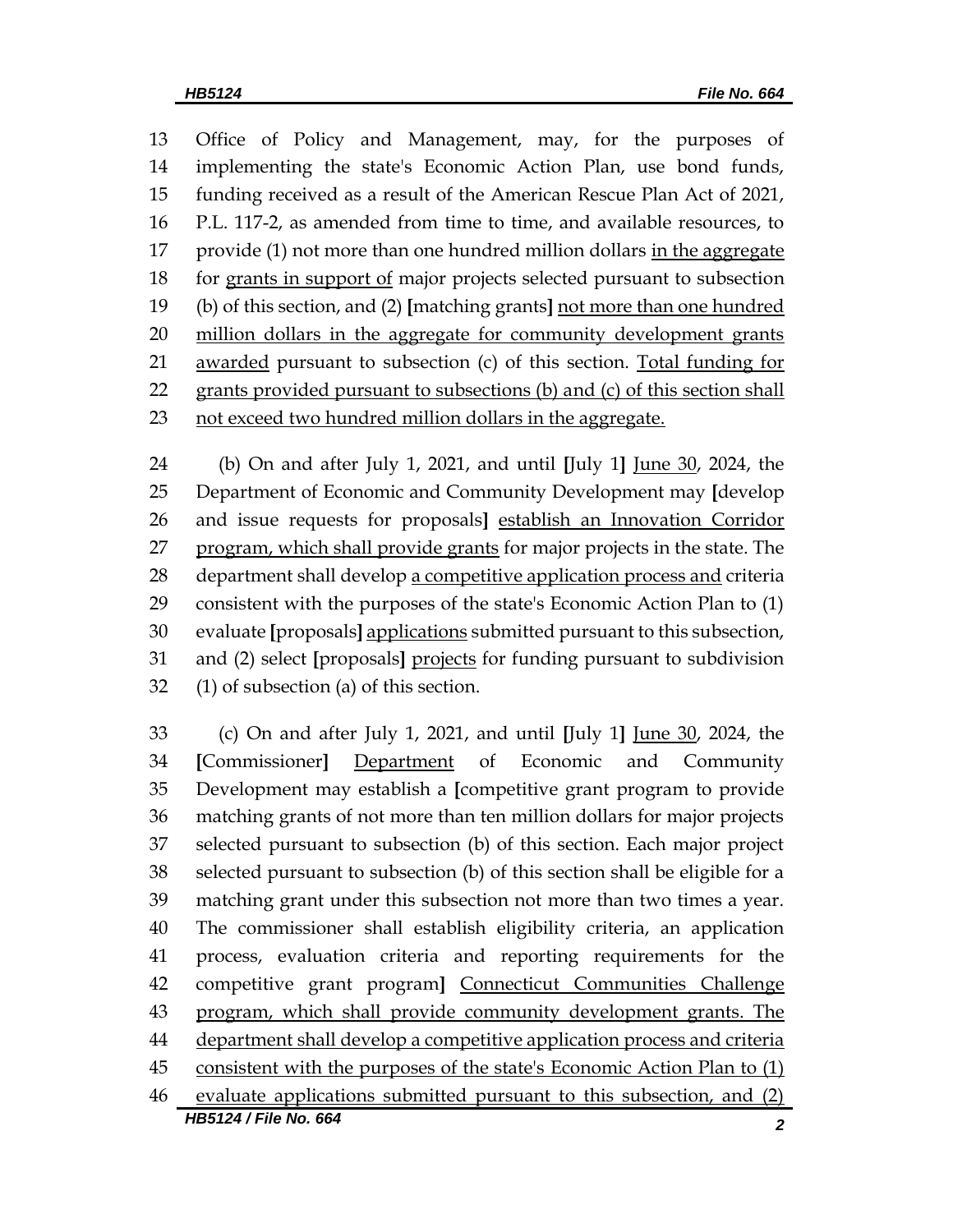47 select community development projects for funding pursuant to subdivision (2) of subsection (a) of this section.

 Sec. 3. Subsection (h) of section 10-416c of the general statutes is repealed and the following is substituted in lieu thereof (*Effective from passage*):

 (h) The Department of Economic and Community Development may charge any owner seeking a tax credit pursuant to subsection (b) of this section an application fee in an amount not to exceed ten thousand 55 dollars to  $(1)$  cover the cost of administering the program established pursuant to this section, and (2) fund programs that advance historic preservation in the state.

 Sec. 4. Subparagraph (C) of subdivision (2) of subsection (a) of section 32-1m of the 2022 supplement to the general statutes is repealed and the following is substituted in lieu thereof (*Effective October 1, 2022*):

 (C) An investment analysis, including (i) total portfolio value, (ii) total investment by industry, (iii) portfolio dollar per job average, and (iv) portfolio leverage ratio;

 Sec. 5. (*Effective from passage*) The Commissioner of Economic and Community Development shall, in consultation with the Commissioner of Revenue Services, conduct a study regarding whether to extend research and development tax credits to pass-through entities. Not later than January 1, 2023, the commissioner shall report, in accordance with the provisions of section 11-4a of the general statutes, regarding such study to the joint standing committee of the General Assembly having cognizance of matters relating to commerce.

 Sec. 6. Subsection (b) of section 22a-134tt of the general statutes is repealed and the following is substituted in lieu thereof (*Effective from passage*):

 (b) The commissioner, or his or her designee, shall co-chair and convene, in conjunction with the Commissioner of Economic and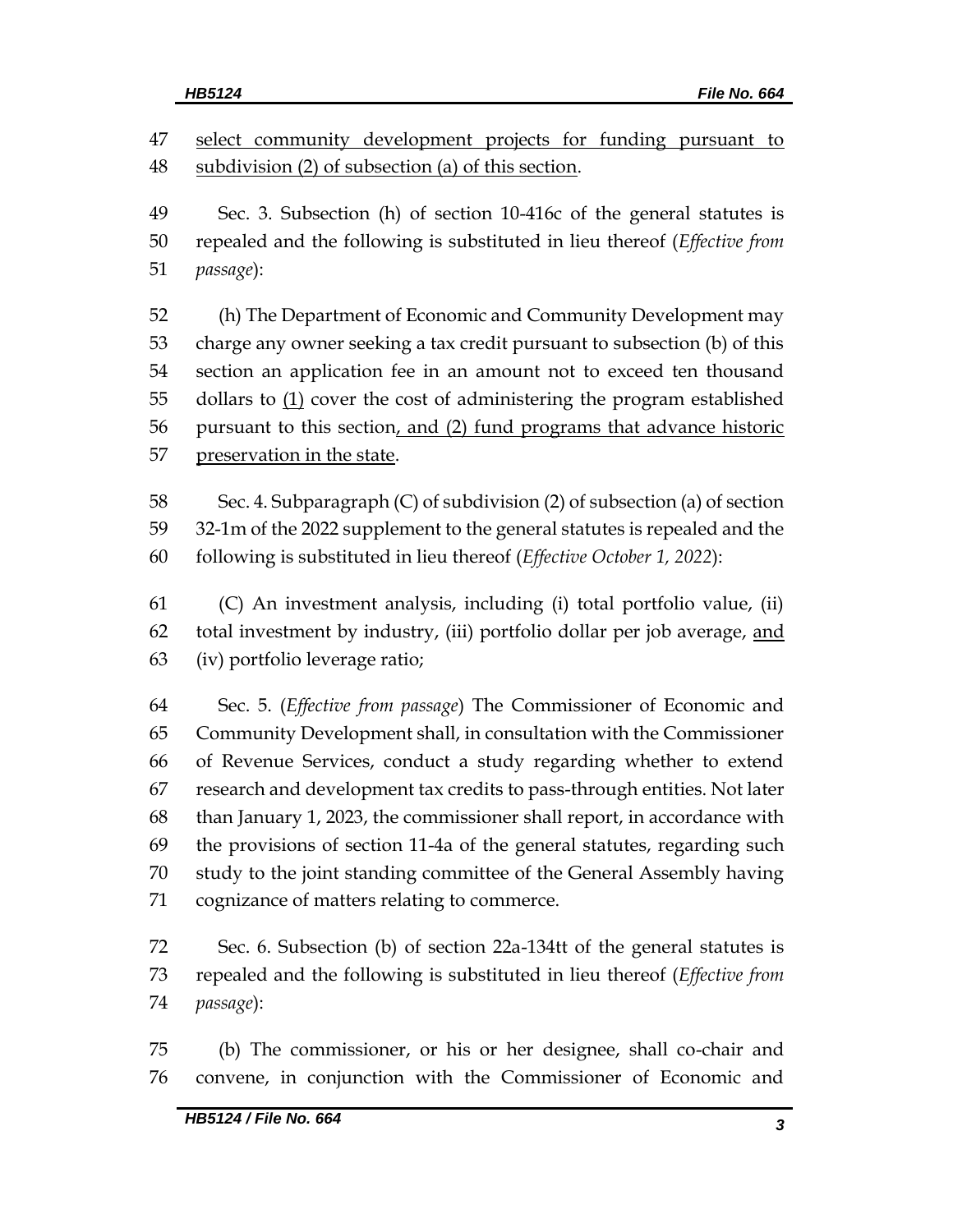Community Development, or his or her designee, a working group in the department for the purpose of providing advice and feedback for regulations to be adopted by the commissioner in accordance with the provisions of this section. The Commissioner of Economic and Community Development, or his or her designee, shall serve as co-chair of such working group. The membership of the working group shall include: (1) The chairpersons and ranking members of the joint standing committees of the General Assembly having cognizance of matters relating to the environment and commerce; (2) environmental transaction attorneys; (3) commercial real estate brokers; (4) licensed environmental professionals; (5) representatives from the Connecticut Manufacturers' Collaborative; (6) representatives of environmental advocacy groups; (7) representatives of the Environmental Professionals Organization of Connecticut; (8) municipal representatives; (9) representatives from the brownfields working group established pursuant to section 32-770; (10) representatives of the Connecticut Conference of Municipalities and the Connecticut Council of Small Towns; (11) representatives of the Council on Environmental Quality; and (12) any other interested members of the public designated by the commissioner. The commissioner shall convene monthly meetings of such working group until such time as regulations are adopted pursuant to this section. Not less than sixty days before posting notice on the eRegulations System pursuant to section 4-168, the commissioner shall provide a draft of such regulations to the members of the working group and allow members of the working group to provide advice and feedback on such draft. The members of the working 103 group shall provide such advice and feedback not later than thirty days after the date on which such members receive such draft. Not less than fifteen days before posting such notice on the eRegulations System pursuant to section 4-168, the commissioner shall convene at least one 107 monthly meeting of the working group after providing a draft of such regulations. The commissioner shall provide a revised draft for review by such members prior to posting notice on the eRegulations System pursuant to section 4-168.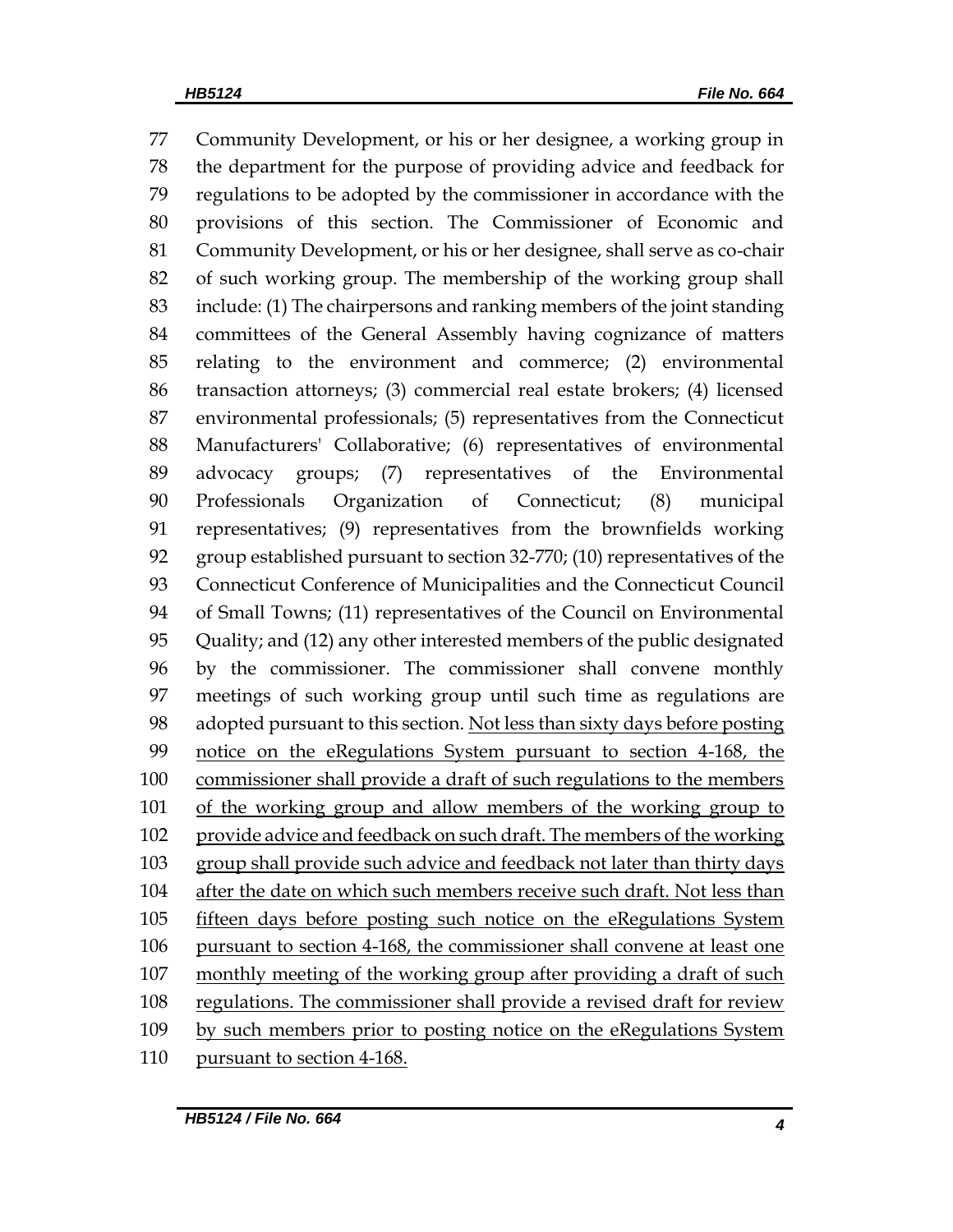Sec. 7. (NEW) (*Effective from passage*) (a) On or before July 1, 2023, the Chief Workforce Officer, in consultation with the Commissioner of Education, the executive director of the Technical Education and Career System and the Labor Commissioner, shall develop a model student work release policy. Not later than July 1, 2023, the Chief Workforce Officer shall report, in accordance with the provisions of section 11-4a of the general statutes, regarding such model student work release 118 policy to the joint standing committees of the General Assembly having cognizance of matters relating to education, commerce and labor.

 (b) The Chief Workforce Officer may update the model student work release policy developed pursuant to subsection (a) of this section as needed. The Chief Workforce Officer shall notify each local and regional board of education of such updated model student work release policy.

 (c) For the school year commencing July 1, 2024, and each school year thereafter, each local and regional board of education shall adopt the model student work release policy developed pursuant to subsection (a) of this section or the most recent updated model student work release policy developed pursuant to subsection (b) of this section.

| THIS act Shall take chect as follows and shall alliend the following<br>sections: |                 |                  |  |  |
|-----------------------------------------------------------------------------------|-----------------|------------------|--|--|
| Section 1                                                                         | from passage    | $32-7g$          |  |  |
| Sec. 2                                                                            | from passage    | $32-4p$          |  |  |
| Sec. 3                                                                            | from passage    | $10-416c(h)$     |  |  |
| Sec. 4                                                                            | October 1, 2022 | $32-1m(a)(2)(C)$ |  |  |
| Sec. 5                                                                            | from passage    | New section      |  |  |
| Sec. 6                                                                            | from passage    | $22a-134tt(b)$   |  |  |
| Sec. 7                                                                            | from passage    | New section      |  |  |

This act shall take effect as follows and shall amend the following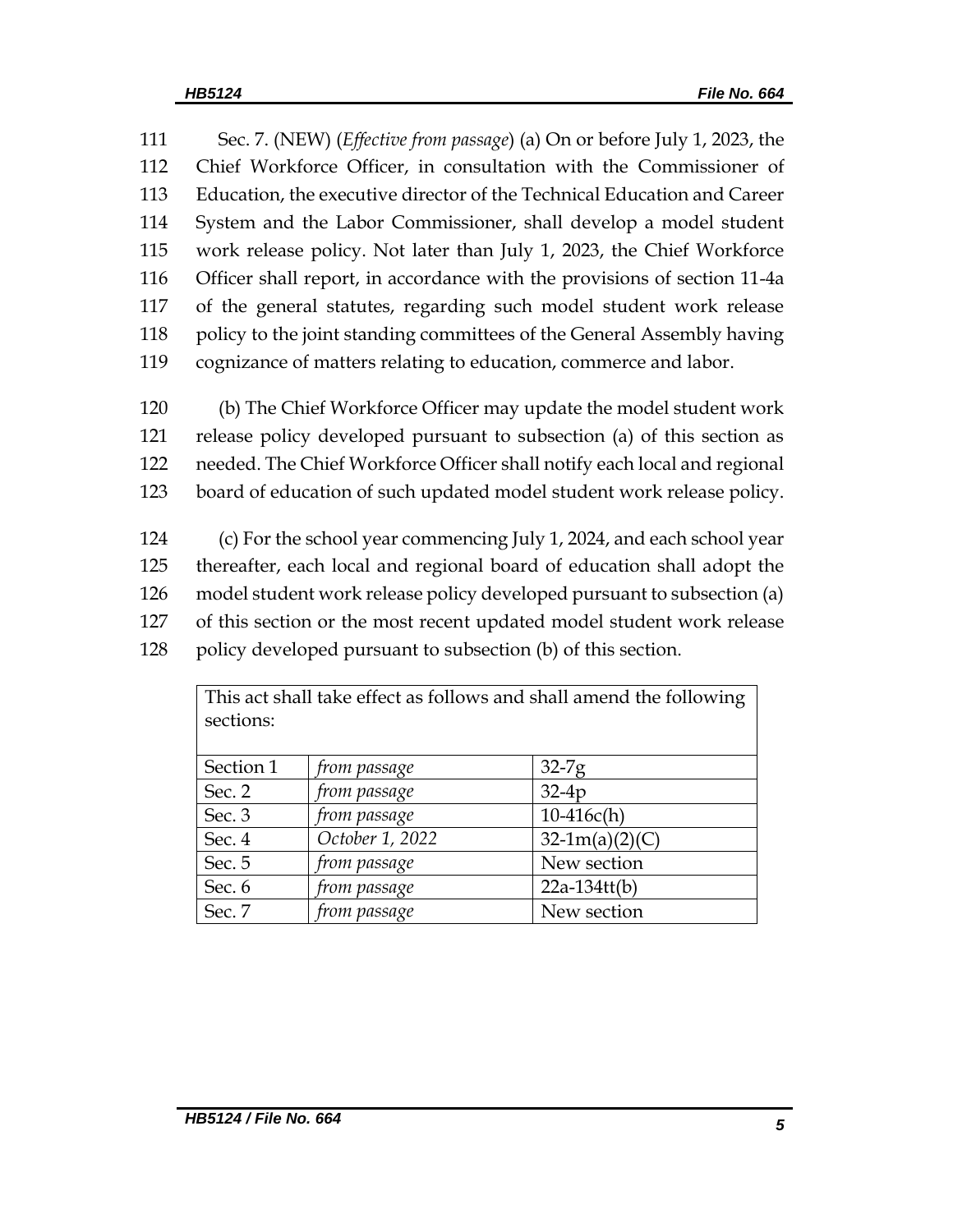*The following Fiscal Impact Statement and Bill Analysis are prepared for the benefit of the members of the General Assembly, solely for purposes of information, summarization and explanation and do not represent the intent of the General Assembly or either chamber thereof for any purpose. In general, fiscal impacts are based upon a variety of informational sources, including the analyst's professional knowledge. Whenever applicable, agency data is consulted as part of the analysis, however final products do not necessarily reflect an assessment from any specific department.*

## *OFA Fiscal Note*

#### *State Impact:*

| <b>Agency Affected</b>       | <b>Fund-Effect</b> | FY 23 \$  | FY 24 \$    |  |
|------------------------------|--------------------|-----------|-------------|--|
| Treasurer, Debt Serv.        | GF - Potential     | See Below | See Below   |  |
|                              | Cost               |           |             |  |
| Department of Economic &     | GF - Potential     | Minimal   | <b>None</b> |  |
| <b>Community Development</b> | Cost               |           |             |  |
| Governor's Off. (Office of   | GF - Cost          | 90,000    | <b>None</b> |  |
| <b>Workforce Strategy</b> )  |                    |           |             |  |
| Noto: CE-Conoral Eund        |                    |           |             |  |

Note: GF=General Fund

#### *Municipal Impact:* None

#### *Explanation*

The bill results in the following fiscal impacts below.

**Section 1** permits the Department of Economic and Community Development (DECD) to contract with nongovernmental entities for the purpose of administrating the Small Business Express program.

The program is funded through a combination of General Obligation (GO) bond funds and revenues from repayment of loans previously issued under the program. Future General Fund debt service costs may be incurred sooner under the bill to the degree that it causes authorized GO bond funds to be expended or to be expended more rapidly than they otherwise would have been.

As of April 1<sup>st</sup>, the unallocated balance for Small Business Express is \$9 million. Additionally, \$25 million will become effective under current law to start FY 23.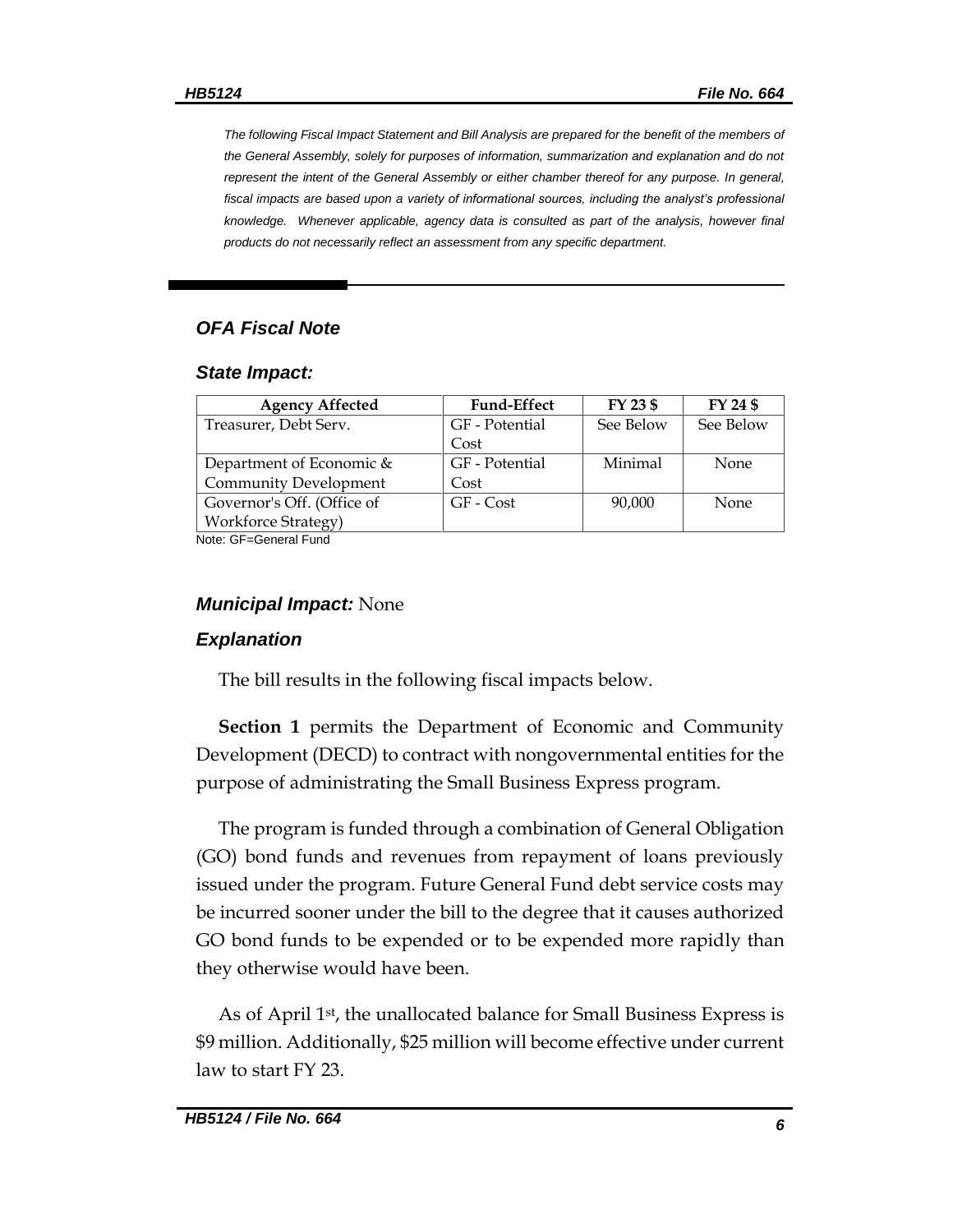The bill does not change GO bond authorizations relevant to the program.

**Section 2** specifies that funding designated to the state's Economic Action Plan may not exceed \$200 million and codifies the Innovation Corridor and the Connecticut Communities Challenge programs as part of the state's Economic Action Plan.<sup>1</sup>

The bill does not change any GO bond authorizations to support the Economic Action Plan. However, \$25 million of previously authorized Urban Act funds were allocated for the purposes of the Connecticut Communities Challenge Grant Program at the March 31, 2022 meeting of the State Bond Commission. Future General Fund debt service costs may be incurred sooner under the bill to the degree that it causes authorized GO bond funds to be expended more rapidly than they otherwise would have been.

The bill has no fiscal impact by codifying the Innovation Corridor program and Connecticut Communities Challenges program to be in accordance with the Economic Action Plan. Both programs were established by DECD in fall 2021.

**Section 3** allows the application fee received under the tax credit for rehabilitation of certified historic structures program to be used to fund programs that advance historic preservation in the state. There is no fiscal impact as the bill does not change the rate of the fee.

Under current law, the fee, which may be up to \$10,000 per application, may only be used for the administrative related expenditures. As of June 30, 2021, there is a balance of approximately \$200,000 in available revenue from the fees collected over time.

**Section 4** makes a technical change that has no fiscal impact.

**Section 5** results in a potential minimal cost in FY 23 only by

*<sup>1</sup>* Current law allows the use of bond funds, federal funds under the American Rescue Plan Act, and other available sources to support the Economic Action Plan.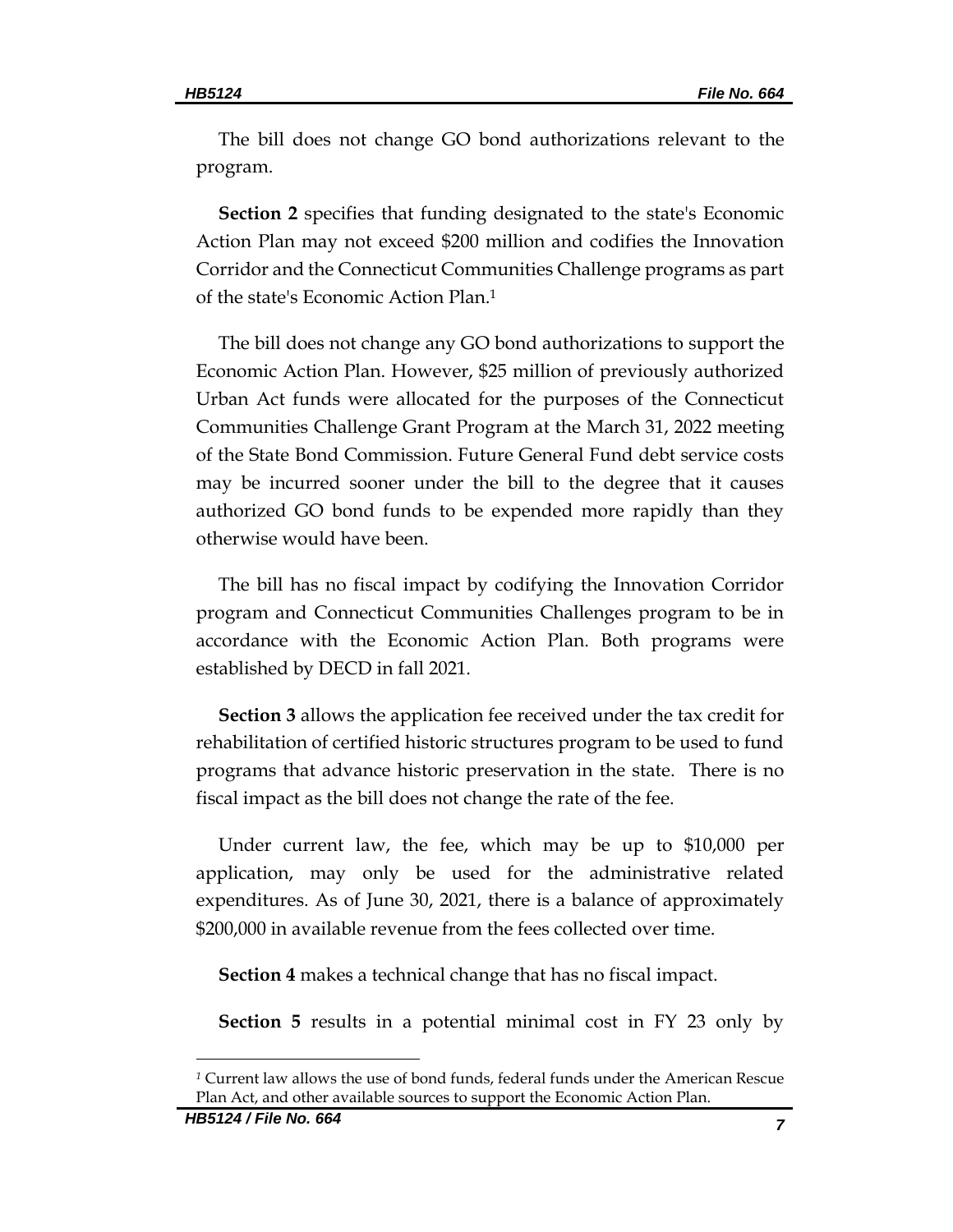requiring DECD in consultation with the Department of Revenue Services to conduct a study regarding the extension of research and development tax credits to pass-through entities. There would be a cost only to the extent that the agencies would require third party consultation to assist in research for the study.

**Section 6** has no fiscal impact by requiring the Department of Energy and Environmental Protection (DEEP), before posting a notice of intent to adopt certain regulations to (1) provide a draft of the proposed regulations to the working group; and (2) allow the members to provide advice and feedback on the draft. This has no fiscal impact as DEEP currently has staff for this purpose.

**Section 7** which requires the Chief Workforce Officer to develop a model student work release policy, results in a cost of up to \$90,000 in FY 23 for a durational Educational Consultant. The Office of Workforce Strategy currently does not have the staff available to complete the tasks contained within this bill. The cost is one-time in nature.

House "A" strikes the underlying bill and its associated fiscal impact resulting in the impact described above.

#### *The Out Years*

The annualized ongoing fiscal impact identified above would continue into the future subject to the terms of any bonds issued.

*Sources: Office of State Comptroller, FY 21 Annual Report*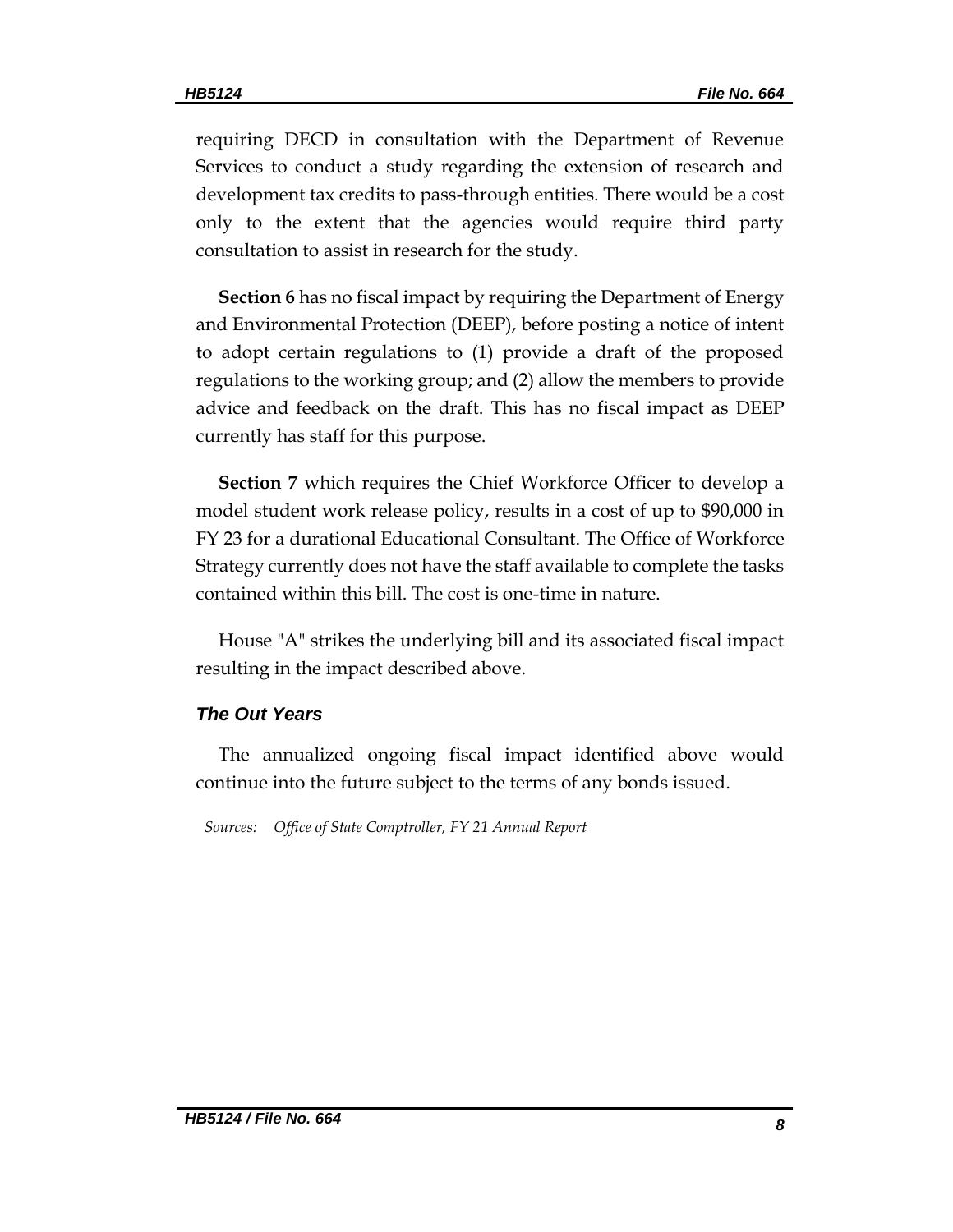## **OLR Bill Analysis**

**HB 5124 (as amended by House "A")\***

# *AN ACT CONCERNING REVISIONS TO CERTAIN ECONOMIC AND COMMUNITY DEVELOPMENT-RELATED STATUTES.*

## **SUMMARY**

This bill makes several unrelated changes in economic developmentrelated statutes, including the following:

- 1. allowing the Department of Economic and Community Development (DECD) commissioner to contract with nongovernmental entities in carrying out the Small Business Express (EXP) program;
- 2. allowing DECD to establish two new programs through which the department may distribute certain funding for projects consistent with the purposes of the state's Economic Action Plan  $(EAP)$ ;
- 3. requiring the Department of Energy and Environmental Protection (DEEP) commissioner to provide members of an advisory working group specified draft regulations for a releasebased remediation program before they are adopted, amended, or repealed; and
- 4. requiring (a) the Office of Workforce Strategy's chief workforce officer to develop a model student work release policy by July 1, 2023, and (b) all boards of education to adopt it.

The bill also expands the allowable uses of application fees DECD receives through the Historic Rehabilitation Tax Credit program to include funding programs that advance historic preservation in the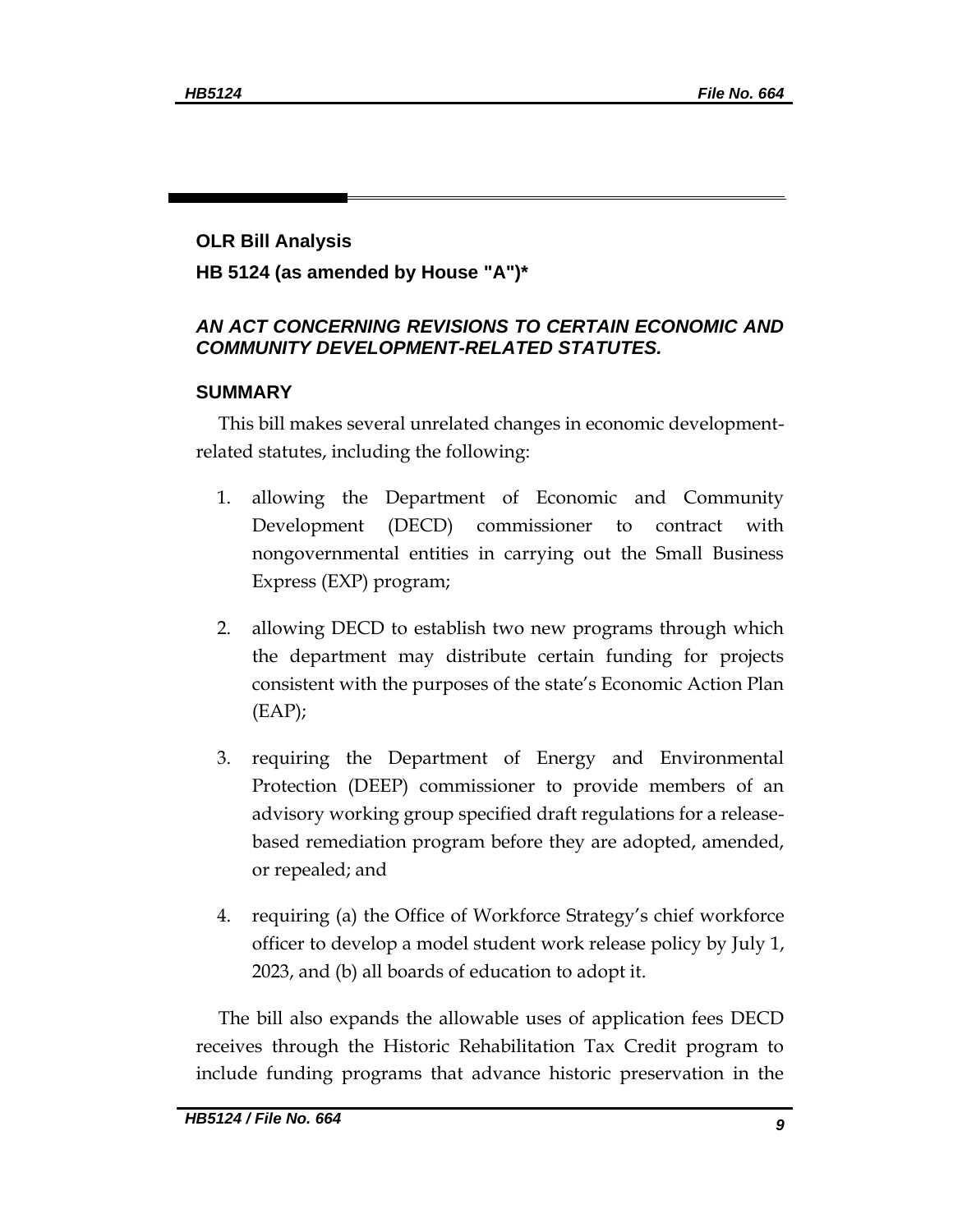state. Current law limits the use of these fees solely to program administration costs (§ 3).

The bill additionally requires the DECD commissioner to (1) study, in consultation with the revenue services commissioner, extending the research and development tax credit to pass-through entities and (2) report on the study to the Commerce Committee by January 1, 2023 (§ 5).

Finally, the bill makes technical and conforming changes, including a technical change to a DECD reporting requirement (§ 4).

\*House Amendment "A" adds the provisions requiring (1) a study on extending the research and development tax credit, (2) the DEEP commissioner to provide certain draft regulations, and (3) the chief workforce officer to develop a model student work release policy.

EFFECTIVE DATE: Upon passage, except a technical change to a DECD reporting requirement takes effect on October 1, 2022.

# **§ 1 — EXP PROGRAM**

The bill expressly allows the DECD commissioner to contract with nongovernmental entities in carrying out the EXP program (see BACKGROUND). These entities may include nonprofits, economic and community development organizations, lending institutions, and technical assistance providers.

# **§ 2 — EAP IMPLEMENTATION AND FUNDING**

Current law allows the DECD commissioner, for FYs 22 to 24 and in coordination with the Office of Policy and Management secretary, to use bond funds, American Rescue Plan Act of 2021 (ARPA) funding, and other available resources to provide the following:

1. up to \$100 million in grants for "major projects" consistent with the state's EAP (see BACKGROUND), which the department may distribute by developing and issuing requests for proposals (RFPs); and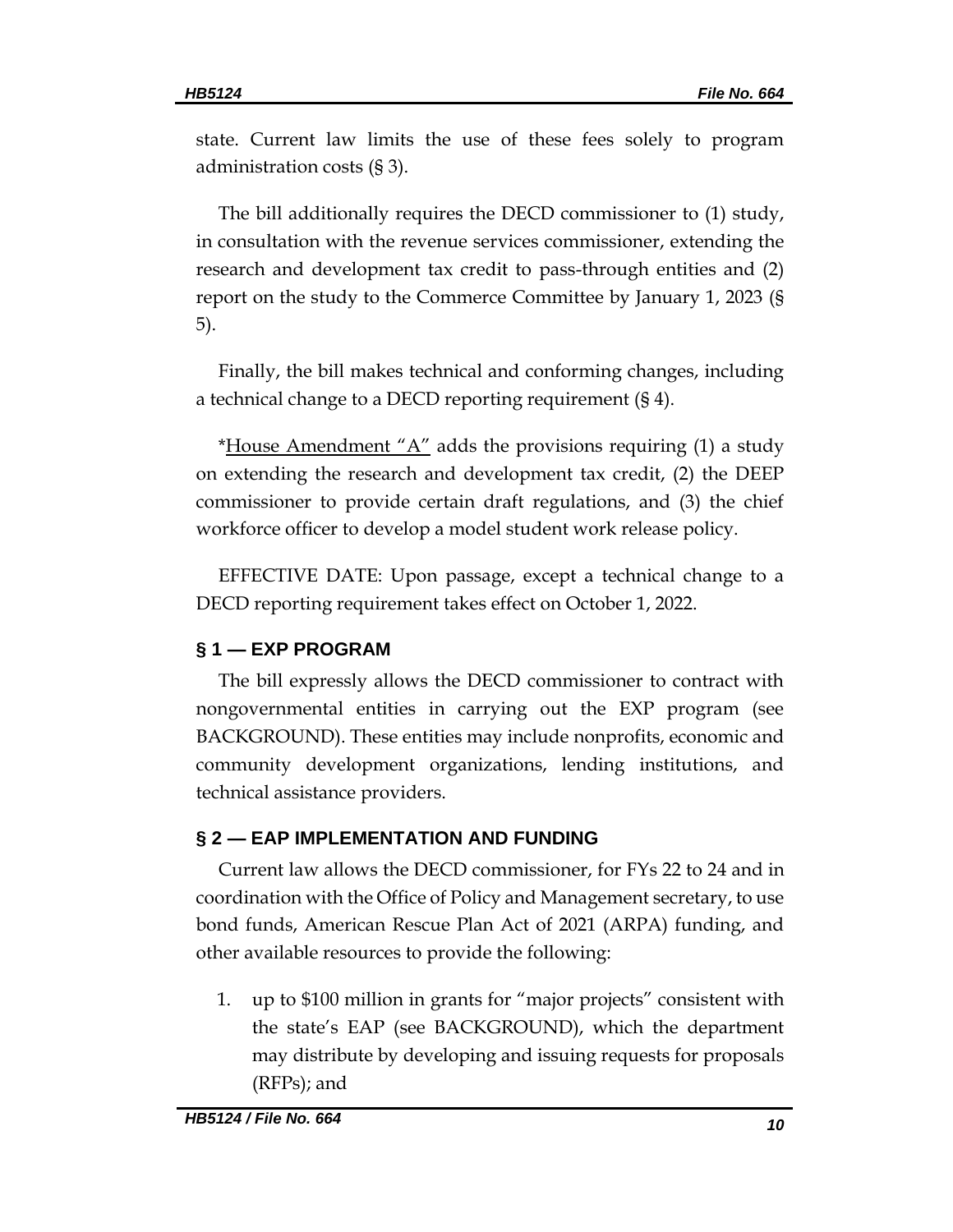2. matching grants of up to \$10 million each for these selected major projects, which the department may distribute through a competitive matching grant program (without specifying whether these grants count towards the \$100 million cap).

## *New Programs*

The bill makes changes to the mechanisms described above by which DECD may allocate funding for major projects. (These changes generally conform to the department's current practices.)

Specifically, the bill allows the department to establish the following:

- 1. an Innovation Corridor program to provide grants for major projects, which replaces the existing RFP process, and
- 2. the Connecticut Communities Challenge program to provide community development grants, which replaces the existing matching grant program for selected projects.

The bill requires the department, under both programs, to develop a competitive application process and criteria consistent with the EAP's purposes to evaluate applications and select projects for funding.

# *Funding Amounts*

The bill caps the new programs' combined funding at \$200 million, including (1) up to \$100 million for grants under the Innovation Corridor program and (2) up to \$100 million for grants under the Connecticut Communities Challenge program. As under current law, these grants may be funded through bonds, ARPA funds, and any other available resources.

# **§ 6 — RELEASE-BASED REMEDIATION ADVISORY GROUP**

The bill requires the DEEP commissioner, at least 60 days before she posts a notice of intent on the eRegulations System to adopt, amend, or repeal regulations to carry out a release-based remediation program, to provide a draft of the regulations to members of an existing advisory working group and allow the group to provide advice and feedback (see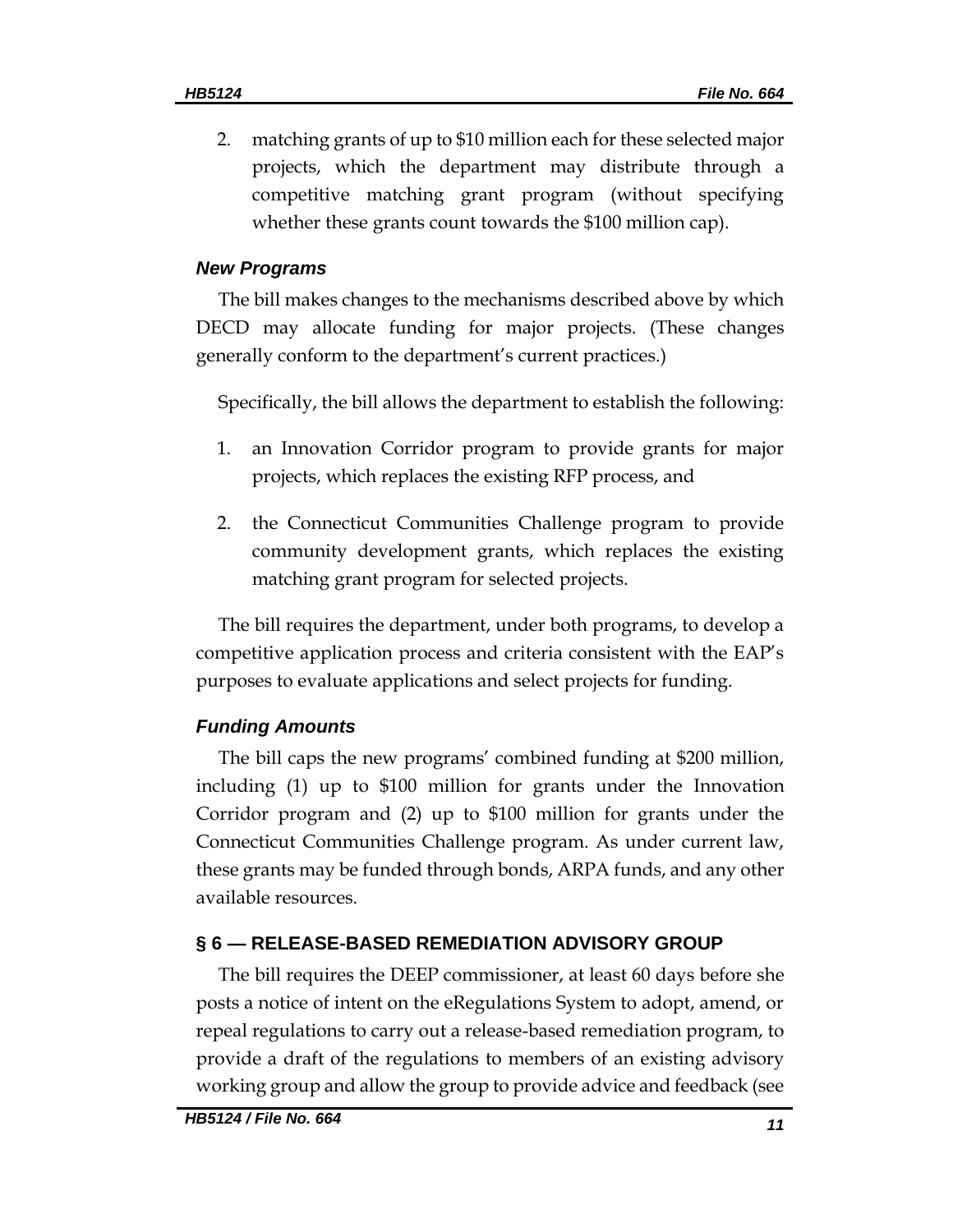BACKGROUND). The group must do so within 30 days after receiving the draft.

The bill also requires the DEEP commissioner to convene at least one monthly meeting of the group at least 15 days before she posts the eRegulations notice and after she provides the draft regulations. Additionally, she must provide a revised draft for the members' review before posting the notice.

## **§ 7 — MODEL STUDENT WORK RELEASE POLICY**

The bill requires the Office of Workforce Strategy's chief workforce officer, in consultation with the education commissioner, the Technical Education and Career System's executive director, and the Department of Labor commissioner, to develop a model student work release policy by July 1, 2023. She must report on the policy by this date to the Commerce, Education, and Labor and Public Employees committees.

The bill allows the chief workforce officer to update the policy as needed and requires her to notify each local and regional board of education about an update. The bill requires boards of education, for the 2024-25 school year and all following school years, to adopt the model student work release policy or the most recently updated version of it.

## **BACKGROUND**

## *Economic Action Plan (EAP)*

The state's "Economic Action Plan," also referred to as the "Economic Development Action Plan," is Governor Lamont's proposal to use a combination of state bonds, tax credits, private and municipal matching funds, and other funding streams to support specified economic development programs.

# *EXP Program*

DECD's EXP program provides financial assistance to qualifying small businesses. PA 21-2, June Special Session, made various changes to DECD's EXP program, generally increasing flexibility in the department's administration of the program and allowing for increased